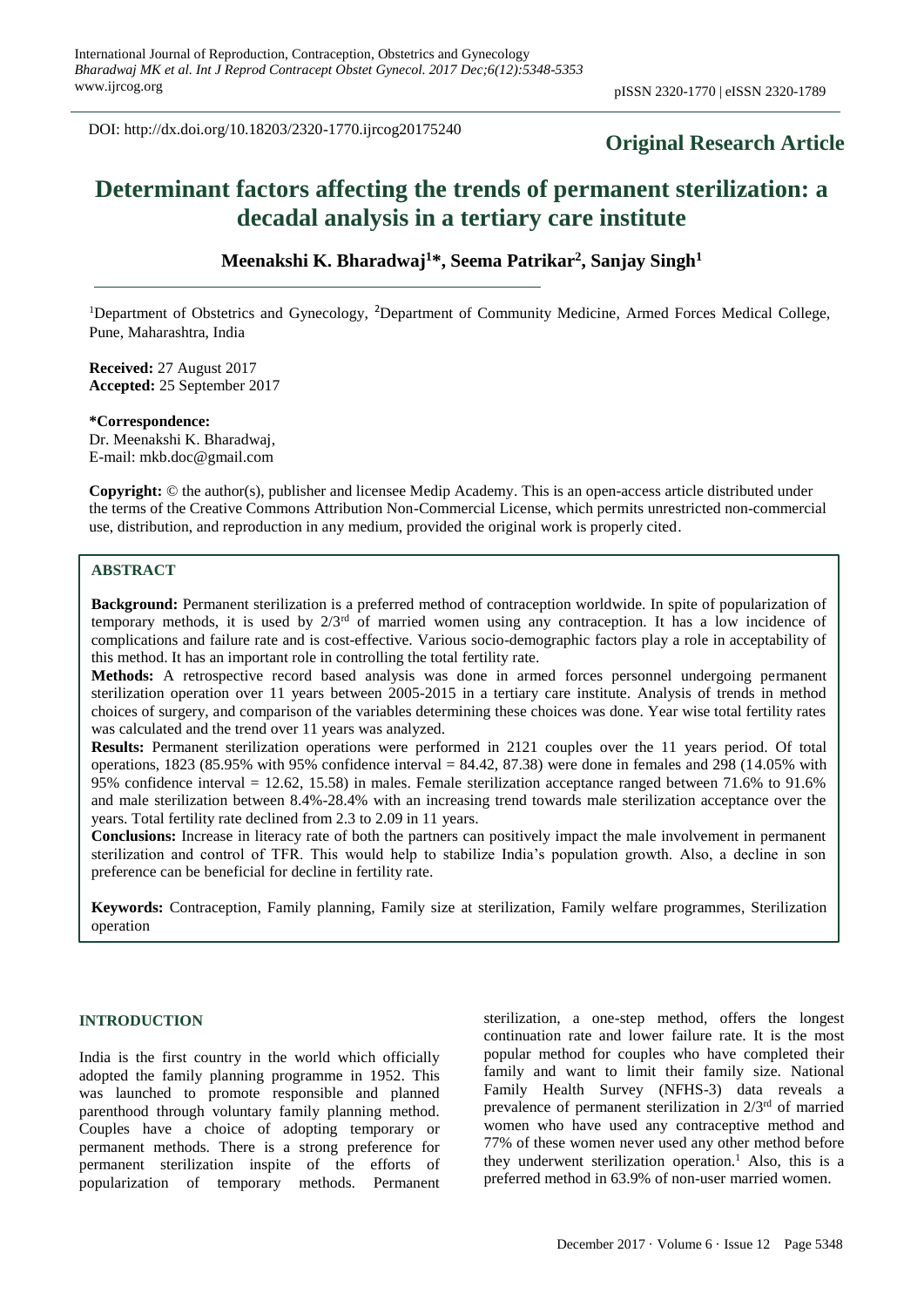The methods of permanent sterilization include bilateral tubal ligation and vasectomy. Bilateral tubal ligation was first performed in 1823 to prevent pregnancy in women who needed repeat caesarean sections.<sup>2</sup> This surgery has evolved over the years and can now be performed with caesarean section, immediately after a vaginal delivery or as interval tubal ligation. Complication rate with sterilization operations are rare but if they occur, they tend to be more serious with female sterilization because the procedure is more invasive. However, there is no significant difference between these two surgeries in the efficacy rate.<sup>3</sup> There has been continued efforts by the government to popularize spacing methods. However, permanent sterilization remains the mainstay of national programme with female sterilization occupying the main bulk of it. According to the NFHS-3 and NFHS-4 data, of the total permanent sterilization operations 97.4% and 99.17% were female sterilization operations, respectively. This indicates that men's engagement is minimal in this process and has been declining over the years.<sup>3,4</sup> Female sterilization is also the most widely used contraceptive method in the world.<sup>5</sup>

This study was done to assess the factors affecting the acceptability of two main categories of permanent sterilization and the trend of fertility in a sample representing Indian population.

#### **METHODS**

This is a retrospective register based study in which record based analysis considered the total armed forces personnel undergoing permanent sterilization operation during the last 11 years between 2005-2015 in a tertiary care institute. The focus was to enable analysis to capture recent trends in method choices of surgery, and comparison of the variables determining these choices. The dependent variable is the permanent sterilization methods which were classified into two categories: female sterilization and male sterilization. Female sterilization included tubectomy done laparoscopically, by minilaparotomy or with caesarian. Male sterilization included vasectomy by conventional or non-scalpel method.

The analysis included range of demographic characteristics like age, number and sex, composition of children. Cultural and socioeconomic characteristics like religion and education were also studied.

The data was extracted from the registers maintained in the Department of Obstetrics and Gynecology in the excel sheet. The qualitative variables were described using percentages and quantitative variables by mean and standard deviation. Year wise total fertility rates was calculated. The association of various variables with the type of surgery was carried out using chi square test. The trend over the 11 years was analysed using scatter plot and p value of 0.05 was considered for significance. Ethical clearance was taken from the ethics committee of the institute.

### **RESULTS**

Data of 2121 couples were extracted from the registers over 11 years of period. Of the total personnel 158 (7.4%) were of high socio-economic status whereas remaining 1963 (92.6%) personnel were from middle and low class.

The mean age of wife was found to be 28.94 years (SD 4.1) and husband to be 33.74 years (SD 4.5) for the female sterilization operation. This was 30.96 years (SD 4.9) and 35.40 years (SD 5.4) for wife and husband in cases of male sterilization, respectively. Majority of the people were Hindus making 94.7% of the operated couples with only 3.3% Muslims, 1% Christians and 0.8% Sikhs. Acceptance of male sterilization was maximum in Sikh couples (72.2%) and minimum in Muslim couples (7%). The socio demographic details are given in Table 1.

#### **Table 1: Socio-demographic distribution of the personnel.**

| <b>Variables</b>             | <b>Female</b><br>sterilization,<br>$n\left(\frac{0}{0}\right)$ | <b>Male</b><br>sterilization<br>$(\%)$ | <b>Total N</b><br>$($ %) |  |  |  |
|------------------------------|----------------------------------------------------------------|----------------------------------------|--------------------------|--|--|--|
| Age at sterilization         |                                                                |                                        |                          |  |  |  |
| Male (mean,<br>SD)           | 33.74 (4.498)                                                  | 35.39 (5.44)                           | 34.00<br>(4.698)         |  |  |  |
| Female<br>(mean, SD)         | 28.94 (4.10)                                                   | 30.96 (4.86)                           | 29.229<br>(4.276)        |  |  |  |
| Socio-economic status        |                                                                |                                        |                          |  |  |  |
| High                         | 125(79.1)                                                      | 33 (20.9)                              | 158 (100)                |  |  |  |
| Middle and<br>low            | 1698 (86.5)                                                    | 265(13.5)                              | 1963<br>(100)            |  |  |  |
| <b>Religion</b>              |                                                                |                                        |                          |  |  |  |
| Hindu                        | 1732 (86.2)                                                    | 277 (13.8)                             | 2009 (100)               |  |  |  |
| Muslim                       | 66 (99)                                                        | 5(7)                                   | 71 (100)                 |  |  |  |
| Christian                    | 19(86.4)                                                       | 3(13.6)                                | 22 (100)                 |  |  |  |
| <b>Sikhs</b>                 | 5(27.8)                                                        | 13(72.2)                               | 18 (100)                 |  |  |  |
| Others                       | 1(100)                                                         | 0(0.0)                                 | 1(100)                   |  |  |  |
| <b>Education</b>             |                                                                |                                        |                          |  |  |  |
| Wife                         |                                                                |                                        |                          |  |  |  |
| No education                 | 274 (15.03)                                                    | 45(15.1)                               |                          |  |  |  |
| $<8$ years<br>complete       | 188 (10.3)                                                     | 28 (9.4)                               |                          |  |  |  |
| 9-12 years<br>complete       | 926 (50.8)                                                     | 169(56.7)                              |                          |  |  |  |
| 13 years or<br>more complete | 435 (23.8)                                                     | 56 (18.8)                              |                          |  |  |  |
| <b>Husband</b>               |                                                                |                                        |                          |  |  |  |
| $10-15$ years<br>complete    | 1368 (75.04)                                                   | 241 (80.9)                             |                          |  |  |  |
| 15 years or<br>more complete | 457 (25.06)                                                    | 57 (19.1)                              |                          |  |  |  |

Of these total sterilization operations, 1823 (85.95% with 95% confidence interval =  $84.42$ , 87.38) were female sterilization operations and 298 (14.05% with 95%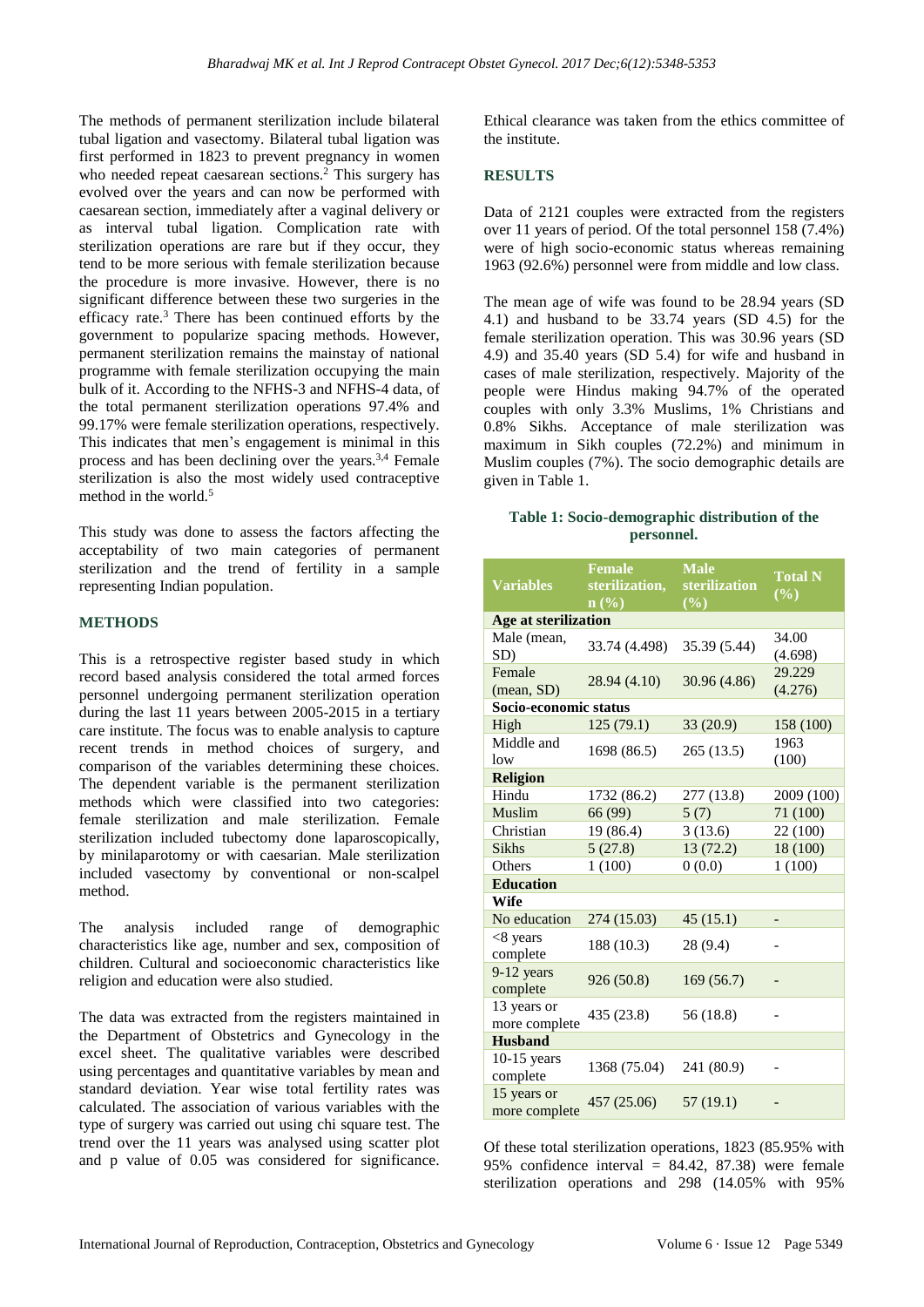confidence interval = 12.62, 15.58) were male sterilization operations (Figure 1). Of the high socioeconomic status couples female sterilization was done in 79.1% and male sterilization in 20.1% whereas in middle and low status couples higher female sterilization operations were observed in 86.3%.



**Figure 1: Distribution of respondents as per type of sterilization operation.**

It was observed that 15% women undergoing female sterilization were illiterate. Same percentage of women whose spouses were undergoing male sterilization operation were uneducated.

All men were educated for a minimum of 10 years. Maximum number of women operated had completed 9 to 12 years of education.

The acceptance of sterilization operation was maximum after 2 children observed in 80.4% of couples. It was 2.1% after one child, 16% after three children, 1.6% after four or more children.

Interestingly, in 32.3% couples, sterilization operation was accepted without a male child and 44.3% and 23.4% accepted it after one male child and two or more male children, respectively (Table 2).

#### **Table 2: Distribution with respect to number and sex of children.**

| <b>Variables</b> | <b>Female</b><br><b>Sterilization</b><br>n(%) | <b>Male</b><br><b>Sterilization</b><br>$\mathbf{n}(\%)$ | <b>Total n</b> $(\overline{\frac{0}{0}})$ |  |
|------------------|-----------------------------------------------|---------------------------------------------------------|-------------------------------------------|--|
| No. of children  |                                               |                                                         |                                           |  |
| $\theta$         |                                               |                                                         |                                           |  |
| 1                | 23(1.26)                                      | 21(7.05)                                                | 44 (2.07)                                 |  |
| 2                | 1470 (80.63)                                  | 235 (78.86)                                             | 1705 (80.39)                              |  |
| 3                | 303 (16.63)                                   | 36(12.08)                                               | 339 (15.98)                               |  |
| 4 or more        | 27(1.48)                                      | 6(2.01)                                                 | 33 (1.56)                                 |  |
| Male children    |                                               |                                                         |                                           |  |
| $\theta$         | 650 (35.7)                                    | 36(12.1)                                                | 686 (32.3)                                |  |
| 1                | 771 (42.3)                                    | 168(56.4)                                               | 939 (44.3)                                |  |
| $\mathcal{L}$    | 382 (21)                                      | 90.0 (30.2)                                             | 472 (22.3)                                |  |
| 3 or more        | 20(1.1)                                       | 4(1.3)                                                  | 24(1.1)                                   |  |

#### *Trend analysis*

The year wise distribution of the respondents with regard to type of sterilization operation from 2005 to 2015 is shown in Table 3 and Figure 2. It was observed that maximum percentage of female sterilization operations were performed in the year 2008 and minimum in the year 2014 with a range of 71.6% to 91.6%. The male sterilization operations of the total sterilization operations done in each year ranged between 8.4%-28.4%. The data showed significant declining trend in acceptance of female sterilization and increasing trend in male sterilization (p=0.000).

#### **Table 3: Distribution of couples as per type of sterilization operation.**

| Year  | <b>Female</b><br>sterilization<br>$n\left(\frac{0}{0}\right)$ | <b>Male</b><br>sterilization<br>$\mathbf{n}(\%)$ | <b>Permanent</b><br>sterilization<br>$\mathbf{n}(\%)$ |
|-------|---------------------------------------------------------------|--------------------------------------------------|-------------------------------------------------------|
| 2005  | 181 (81.2)                                                    | 42(18.8)                                         | 223 (100)                                             |
| 2006  | 156 (84.3)                                                    | 29(15.7)                                         | 185 (100)                                             |
| 2007  | 210 (89.4)                                                    | 25(10.6)                                         | 235 (100)                                             |
| 2008  | 228 (91.6)                                                    | 21(8.4)                                          | 249 (100)                                             |
| 2009  | 233 (90.0)                                                    | 26(10.0)                                         | 259 (100)                                             |
| 2010  | 208 (91.2)                                                    | 20(8.8)                                          | 228 (100)                                             |
| 2011  | 171 (84.2)                                                    | 32(15.8)                                         | 203 (100)                                             |
| 2012  | 138 (86.3)                                                    | 22(13.8)                                         | 160 (100)                                             |
| 2013  | 94 (81.7)                                                     | 21(18.3)                                         | 115 (100)                                             |
| 2014  | 96 (71.6)                                                     | 38 (28.4)                                        | 134 (100)                                             |
| 2015  | 108(83.0)                                                     | 22(16.9)                                         | 130 (100)                                             |
| Total | 1823 (86)                                                     | 298 (14)                                         | 2121 (100)                                            |

The data revealed a decline in the total fertility rate measured as average number of children that are born to a woman if she experiences the current fertility pattern throughout her reproductive span (15-49 years).

Comparison with national figures for India between 2005 and 2015 is shown in Table 4. Total fertility rate ranged between 2.09 to 2.3 in the present study population. It was maximum in the year 2005 and gradually declined to the minimum of 2.09 in the year 2014.



**Figure 2: Percentage distribution of respondents as per type of sterilization operation.**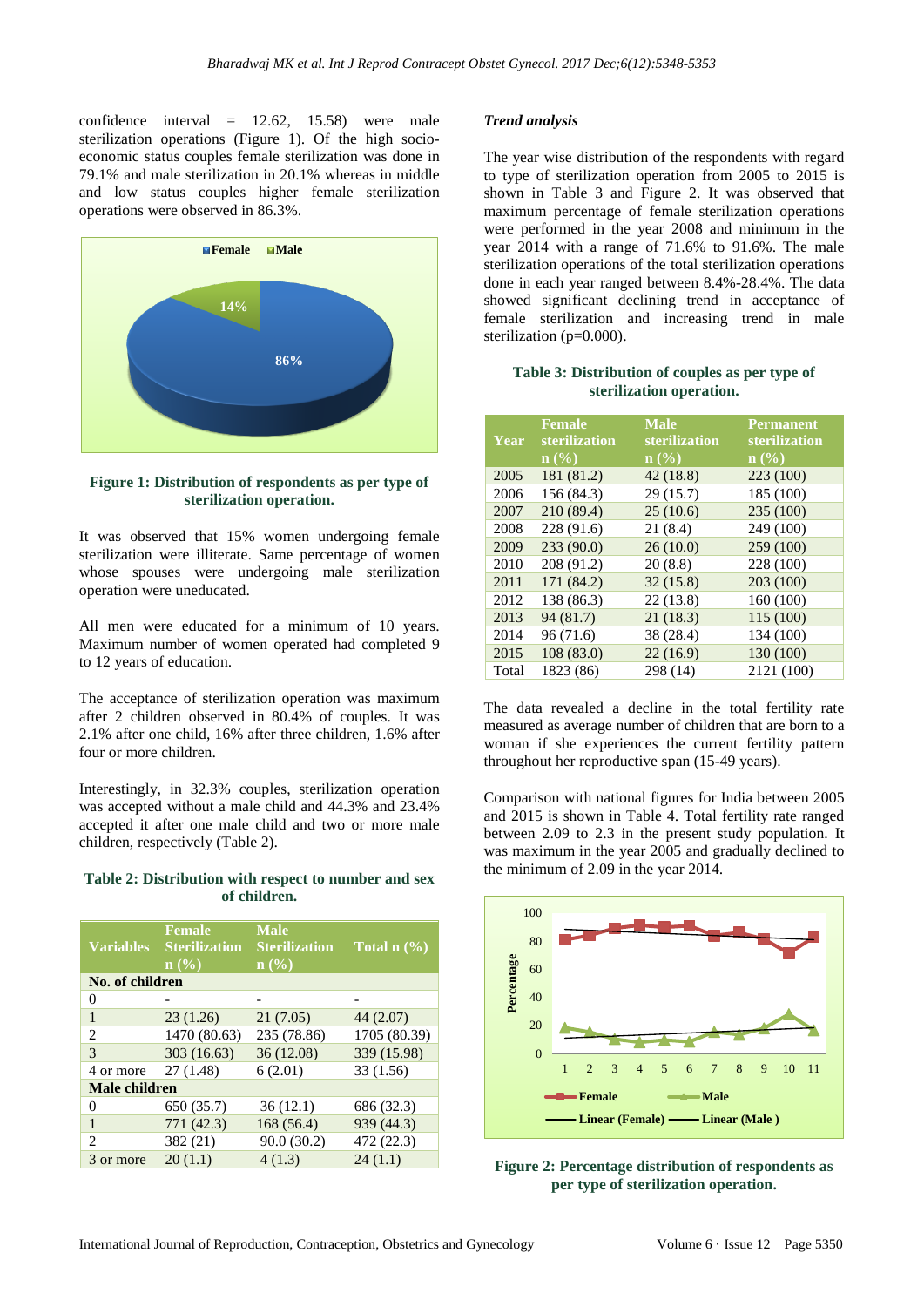#### **DISCUSSION**

The socio-demographic characteristics reveal a key relation with the permanent sterilization acceptance. Mean age of woman undergoing female sterilization operation in the current study was 28.9 years which was comparable to mean age 27.5 years found in a study carried out amongst rural population of Gujarat.<sup>6</sup> This figure was 25.5 years according to NFHS-3 data indicating an early acceptance of female sterilization by the couples in India. Mean age at which men underwent sterilization was 35.40 years with mean age of their spouse at 30.96 years in the study. This was also higher than that of NHFS-3 data of mean age of men being 30.6 years and their spouse 25.3 years, respectively. Murthy and Rao in a study done in a state where the fertility rate is low found the mean age of vasectomy acceptors as 32 years and that of spouses as around 26 years.<sup>7</sup>

Similar to the NFHS-3 data, the current study also revealed that the majority of women who underwent female sterilization were Hindus. In this study there was a strong association of preference of male sterilization in Sikh couples however due to a very small number of Sikh study population as compared to the total it cannot be statistically correlated with the rest of the religions. NHFS-3 data revealed that Muslim women tend to prefer temporary methods rather than sterilization, strongly associated with the comparatively low prevalence of sterilization operations in this community. In other religions the preference for permanent sterilization by type is comparable to the Hindus.

Improving the literacy rate can be beneficial in controlling the population growth of the country. In the present study, revealing a declining trend in total fertility rate, there were 85% literate women and complete literacy rate amongst men. Two studies done in two different rural areas of India revealed higher illiteracy rate of 45% and 23% amongst the women undergoing female sterilization. 8-10 The total fertility rate was also higher at 2.84 and 2.36 in these studies, respectively. Increase in literacy rate has a higher proportion of men and women accepting modern contraceptive method, permanent sterilization being one of them, due to a reported exposure to family planning messages through various channel of communication. <sup>1</sup> The high use of permanent sterilization in the southern states with better education incidence has been correlated with high demand for lower family size and better network of family planning services.<sup>10</sup> Education is found to have positive role in increasing the acceptance of modern contraceptive method world over.<sup>11-13</sup>

The number and sex of the child is a key determinant factor in acceptance of permanent sterilization. Desire for male child is hurdle in acceptance of sterilization operation but this is not consistent with the present study due to positive effect of high literacy rate of the study population.<sup>14</sup> The acceptance of sterilization operation was maximum after 2 children seen in 80.4% of couple and 32.3% of couples accepted it without a male child. Pandit NB and Patel TA reported that 45.8% of women had three or more children and 98.8% women had at least one male child before they accepted female sterilization.<sup>6</sup> Puwar et al similarly observed that 39% of the study subjects had at least three children and 98.9% had at least one male child in the family before they accepted sterilization.<sup>8</sup> NFHS-3 found a positive relationship between couples opting for sterilization operation and number of living children. This study has revealed information related to trends in permanent sterilization acceptability in between 2005-2015. There was no significant change in the percentage of permanent sterilization operation over the years and the female sterilization has been the predominant method of sterilization operation amongst the two types ranging between 71.6% to 91.7% with the trend of increased acceptance of male sterilization. NFHS-3 and NFHS-4 data also reveals a significant preponderance towards female sterilization operations with 97.4% and 99.17% female sterilization operations, respectively.1,4 Over the years acceptance pattern seems to be significantly biased towards female sterilization. However, in the study the acceptance towards male sterilization is more than the national average for our country. This trend could be due to improvement in the literacy rates of the target population. Counselling of the couples as a variable leading to this improvement could not be analysed further as this was a retrospective study and data related to counselling was not available in the sterilization registers. It may be deduced from the TFR in the present study that promotion of vasectomy use could be beneficial for reducing the overall family size. Male sterilization also has a number of advantages over female sterilization. The surgery is less extensive, has similar efficacy and lesser side effects. <sup>3</sup> Since male reproduction capacity continues for a longer age as compared to females, male sterilization can offers contraceptive benefit for a longer duration.<sup>15</sup>

#### **Table 4: Total fertility rate in the current study and national figures.**

| Year | <b>Current study</b> | <b>National figures</b> |
|------|----------------------|-------------------------|
| 2005 | 2.30                 | 2.9                     |
| 2006 | 2.22                 | 2.8                     |
| 2007 | 2.14                 | 2.7                     |
| 2008 | 2.20                 | 2.6                     |
| 2009 | 2.10                 | 2.6                     |
| 2010 | 2.18                 | 2.5                     |
| 2011 | 2.22                 | 2.4                     |
| 2012 | 2.12                 | 2.4                     |
| 2013 | 2.14                 | 2.3                     |
| 2014 | 2.09                 | 2.3                     |
| 2015 | 2.10                 | 2.3                     |

Also, this study has shown that the trend of the average number of living children at the time of contraception declined from 2.3 to 2.09. The total fertility rate is lower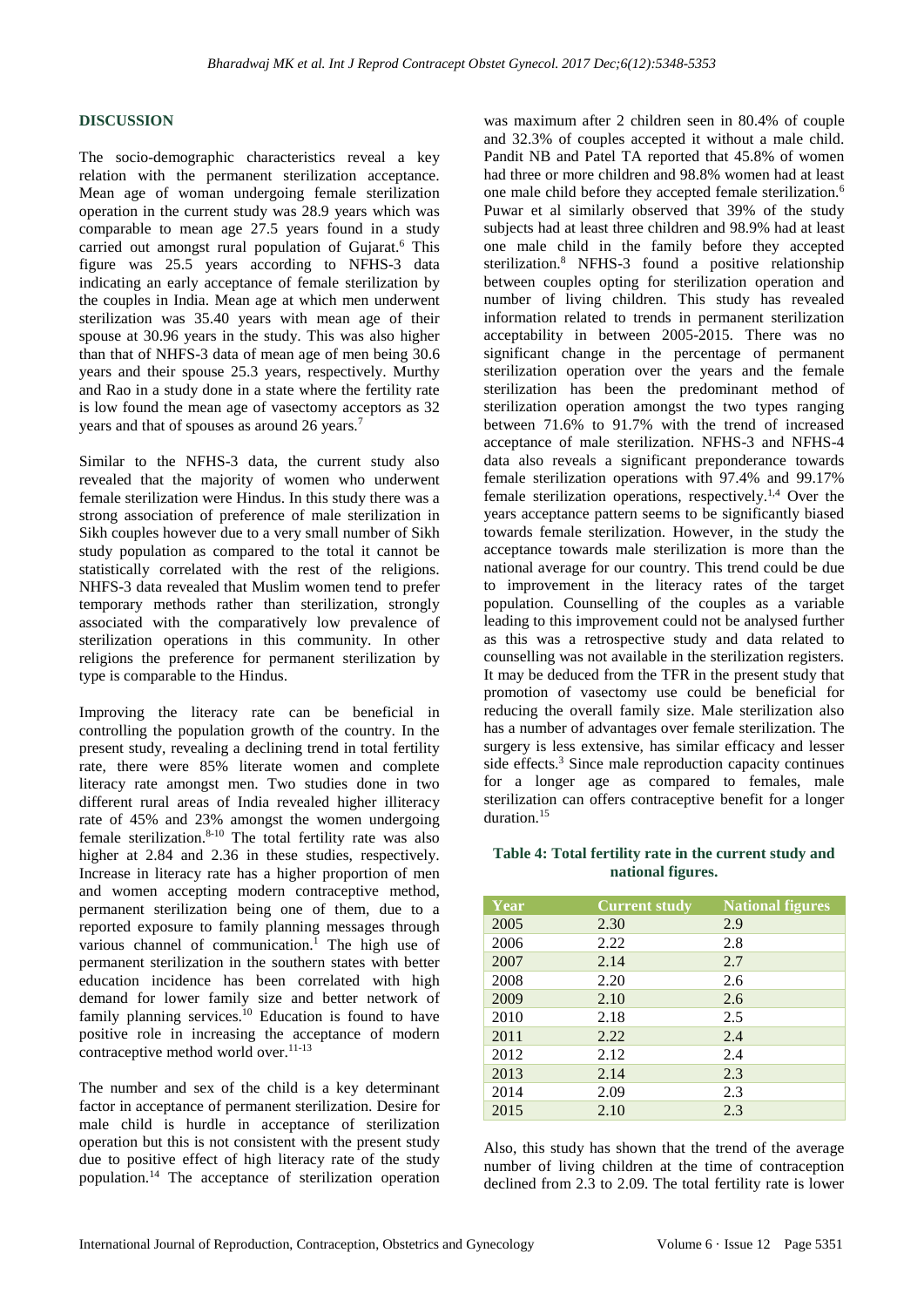compared to the national average although it has also been declining over the years from 2.9 in 2005 to 2.3 in 2015 (Table 4).<sup>16</sup>

Many other studies have revealed a similar declining trend over the years.17-19 Decrease in the TFR is one of the main targets of national family planning programmes. It is an important determining factor for stabilization of population of the country. Another indirect benefit of decrease in TFR is reduction in the maternal mortality ratio because it reduces the number of times the lady becomes pregnant and the risks associated with it.<sup>20</sup> It has been observed that there is a preference for male child which is one of the factors responsible for repeated number of pregnancies. The sex ratio of India has been declining over the years with an increase in male children. Unfortunately, the girl child is not the preferred child and although couples desire smaller families, they want to have a male child.<sup>21</sup> We have not been able to use NHFS-4 data for detailed comparison within the study due to its non-availability.

#### **CONCLUSION**

It can be concluded from this study that increase in acceptance of male sterilization can positively impact the control of TFR. Indian population of 1.21 billion as on 21st March 2011 comprising 17.5% of world population is likely to increase to 1400 million in 2026. Control of TFR would help to stabilize India's population growth which in turn can spur the economic and social progress of the country. As male involvement in family planning remains negligible in India, men taking initiative to undergo sterilization operation and not shying away from this responsibility can improve their contribution in control of the family size. Another major outcome revealed over 10 years of the study is that improvement in the literacy rates of the target population can increase in the acceptance of male sterilization.

It is important to focus efforts and resources to formulate and implement integrated programmes for reducing gender bias in permanent sterilization that can effectively and efficiently increase the acceptability of male sterilization in the country. Improving the overall literacy rate and developing policies to provide comprehensive reproductive health education related to decline in sexratio due to son preference as part of school curriculum can discourage couples preference of male child.

#### **ACKNOWLEDGMENTS**

The author is grateful to the staff of Department of Obstetrics and Gynecology, Armed Forces Medical College, Pune, and the patients on whom the operations were performed.

*Funding: No funding sources Conflict of interest: None declared* *Ethical approval: The study was approved by the Institutional Ethics Committee*

#### **REFERENCES**

- 1. International Institute for Population Sciences (IIPS) and Macro International. National Family Health Survey (NFHS-3), 2005-06: India: Volume I. Mumbai: IIPS. 2007.
- 2. Decherny H, Nathan L, Goodwin T, Laufer N. Diagnosis and Treatment Obstetrics and Gynecology. 10<sup>th</sup> ed. New York: McGraw Hill: 2003;48:804.
- 3. Smith GL, Taylor GP, Smith KF. Comparative risks and costs of male and female sterilization. Am J Public Health. 1985;75(4):370-4.
- 4. National Family Health Survey (NFHS-4), 2015-16: India Fact Sheet. Ministry of Health and Family Available at http://rchiips.org/NFHS/pdf/NFHS4/India.pdf
- 5. UN 2009 United Nations, Department of Economic and Social Affairs, Population Division. World Contraceptive Use 2009. Available at http://www.un.org/esa/population/publications/WCU 2009/Main.html
- 6. Pandit NB, Patel TA. A descriptive study on determinant factors of who accepted sterilization in rural Vadodara. Nat J Community Med. 2013;4(3):424-7.
- 7. Murthy SR, Rao MD. An analysis of Factors influencing the Acceptability of Vasectomy in Andhra Pradesh. Health and Population Perspectives and Issues. 2003;26(4):162-82.
- 8. Puwar B, Patel V, Patel M. Factors affecting sterilization operation among couples of a rural area in Ahmedabad: A record-based study. Indian J Med Sci. 2012;66:267-72.
- 9. Athavale AV, Athavale SA. Factors influencing the decision to undergo tubectomy in rural Area of Maharashtra. Regional health: forum WHO South East Asia Region. 2003;7:42-7.
- 10. Singh A, Pallikadavath S, Ram F, Ogollah R. Inequalities in advice provided by public health workers to women during antenatal sessions in rural India. PloS One. 2012;7(9):e44931.
- 11. Jejeebhoy SJ. Women's education, autonomy, and reproductive behaviour: Experience from developing countries. OUP Catalogue. 1995.
- 12. Moursund A, Kravdal O. Individual and community effects of women's education and autonomy on contraceptive use in India. Population Studies. 2003;57(3):285-301.
- 13. Cates W Jr, Maggwa B. Family planning since ICPD how far have we progressed?. Contraception. 2014;90(6):S14-S21.
- 14. Oliveira ITD, Dias JG, Padmadas SS. Dominance of sterilization and alternative choices of contraception in India: an appraisal of the socioeconomic impact. PloS One. 2014;9(1):e86654.
- 15. Bartz D, Greenberg JA. Sterilization in the United States. Rev Obstet Gynecol. 2008;1(1):23-32.